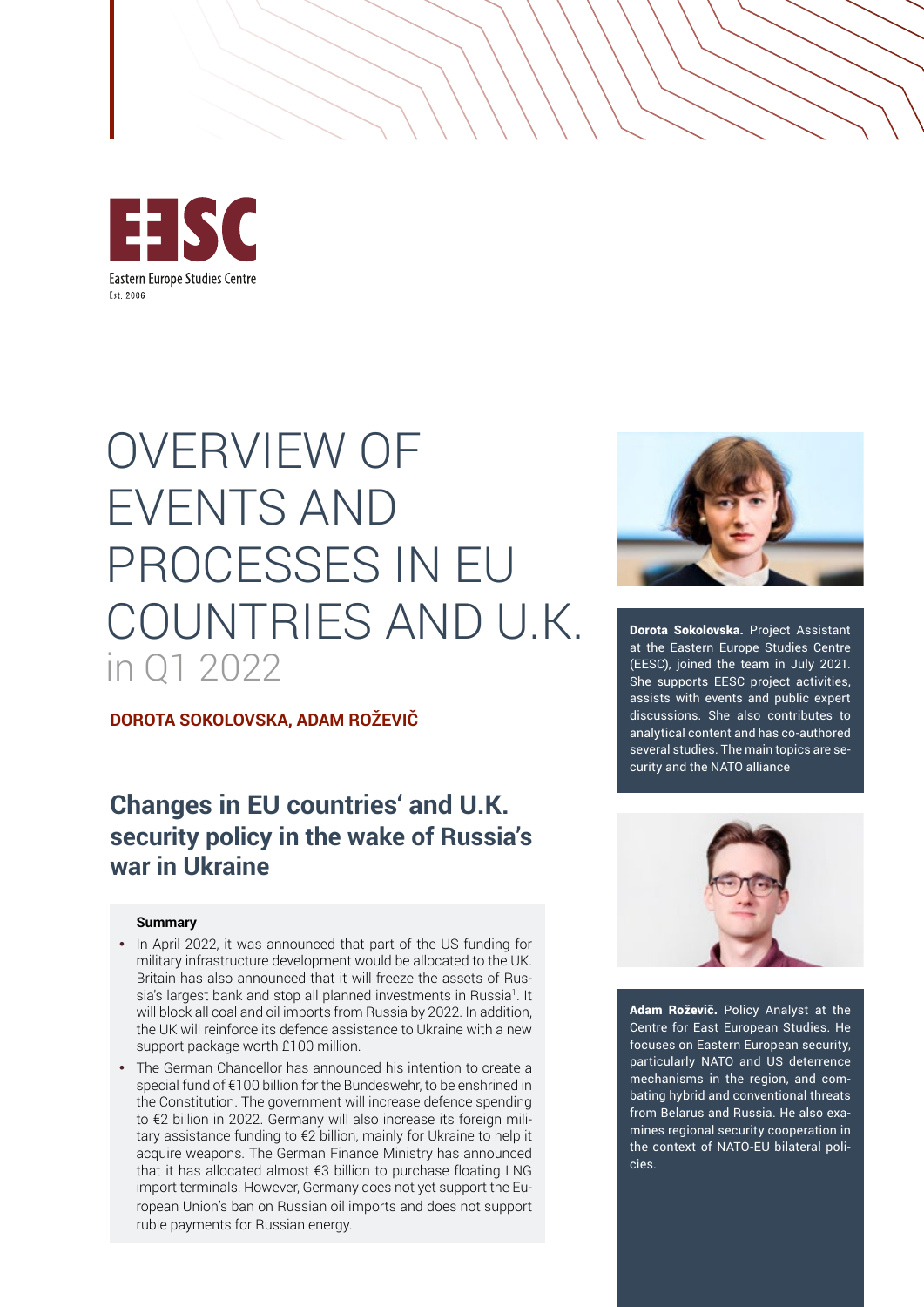- During the French presidential elections, the country's focus on defence was significantly reduced. In the wake of the war in Ukraine, the government led by Jean Castex has decided to cut €300 million from the armed forces' budget, of which more than €200 million was to be spent on the purchase of military equipment. Although France does not publish details of the military aid, it is reported that the total cost of the aid to France was worth €120 million. This is half the amount of Estonia's assistance to Ukraine.
- The head of the Polish Ministry of Defence approves a contract for the supply of short-range air defence elements under the Narew programme. More and more British troops are deployed on NATO's eastern flank, including Poland. The UK will temporarily deploy its most advanced mobile air defence system, Sky Sabre, to Poland to help protect NATO's eastern flank. In Poland, parties with different political affiliations also agree that sanctions against Russia should be stricter. Poland has also agreed to be one of the guarantors of a possible agreement to end the war between Russia and Ukraine. It will also include UN Security Council permanent members, as well as Turkey and Germany.

## **Major EU countries' and U.K. approach to financing their defence**

#### *United Kingdom*

In April 2022, it was announced that part of the US funding for military infrastructure development would be allocated to the UK. This is evident from the US Department of Defence's budget request to NATO, which indicates that the military alliance has included the UK in the list of countries that will receive a \$384 million investment in special weapons storage<sup>2</sup>. This is primarily about the UK's ability to store nuclear weapons on its territory. Belgium, Germany, Italy, the Netherlands, Turkey and Germany will receive similar funding. The US is storing some 150 American B-61 gravity nuclear bombs as part of the NATO nuclear sharing programme.

In addition, UK Defence Secretary Ben Wallace announced a new UK defence strategy for the Arctic<sup>3</sup>. Plans to protect underwater infrastructure and ensure freedom of navigation in international seas and exclusive economic zones in the Arctic are made public. The Strategy sets out the UK's commitments to NATO, such as increasing UK training and operations in the region with allies and international partners. The UK will also invest in research and development to build sustainable and modernised defence capabilities in the area. As part of the new strategy, the United Kingdom will continue to conduct regular Royal Navy activities in the High North. The Strategy also focuses on increasing support to Arctic allies to preserve the stability and security of the Arctic.

#### *Germany*

On 27 February, the German Chancellor announced the intention to create a special fund of €100 billion for the Bundeswehr, enshrined in the Constitution. This will exempt this amount from the so-called budget brake. In addition, defence spending, including this fund, must not be less than the 2% of GDP declared by NATO countries in future years. This is projected at around €75 billion, making Germany's defence spending the highest in Europe and the third highest globally (after the US and China)4 . However, it should not be forgotten that the Special Fund is an *ad hoc* and one-off project to restore the operational capability of the German Armed Forces.

Also, German Finance Minister Christian Lindner has confirmed that the government will increase defence spending to  $E$ 2 billion in 2022<sup>5</sup>. Germany launched its Capability Initiative defence programme in 2016, but it has not only been used to fund the military but also the police and disaster control agencies. The Fund will be significantly larger because of the war in Ukraine, reportedly amounting to more than  $E1$ billion. The decision was taken under pressure from Kyiv for Berlin to accelerate the delivery of heavy weapons in preparation for an expected large-scale Russian offensive in the east of the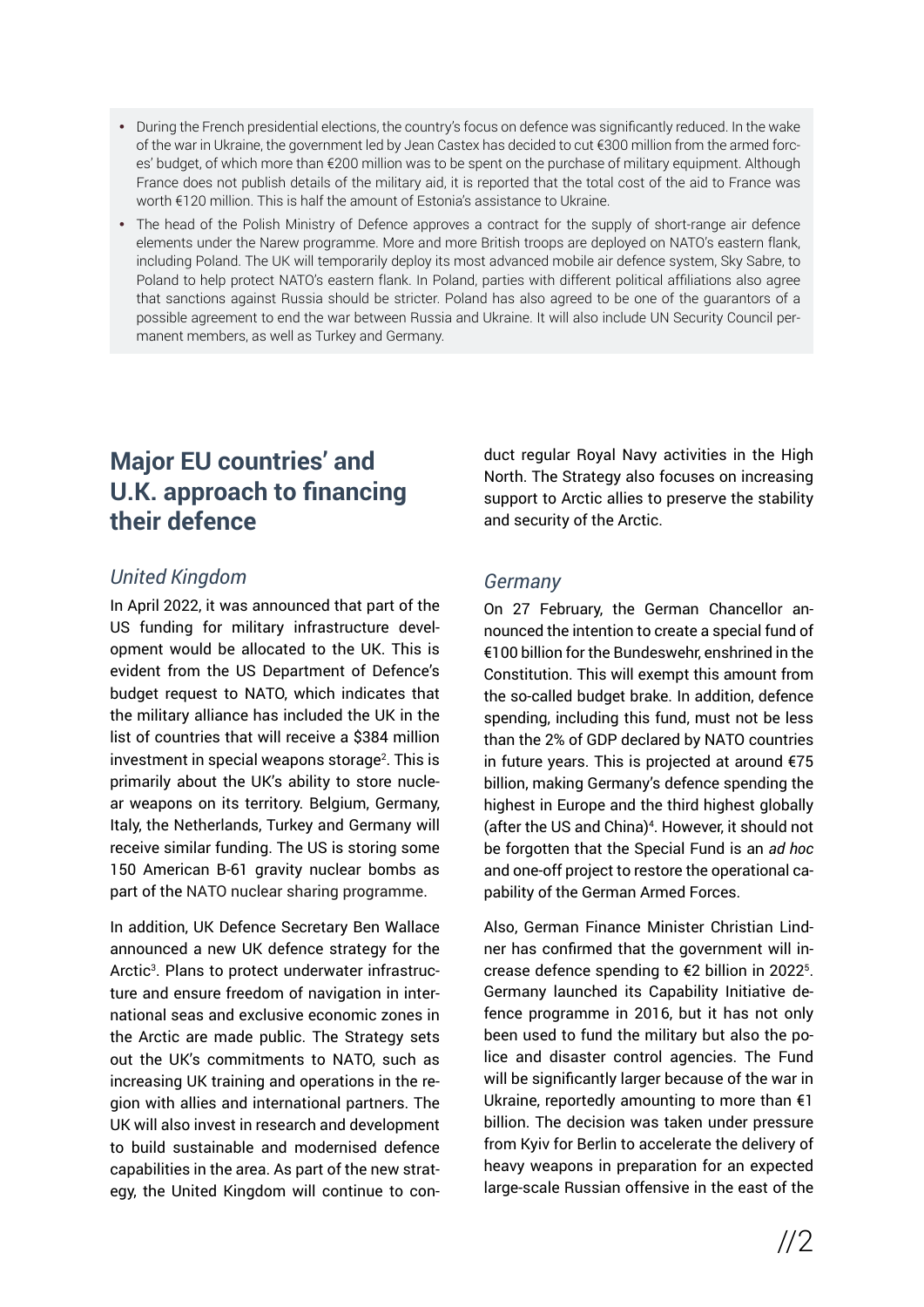country. Germany has supplied Ukraine with military supplies, including grenades, anti-aircraft missiles, machine guns and ammunition, but not heavy weapons such as tanks, helicopters and fighter jets.

The German government has announced that its officials are considering whether to buy Israel's Arrow 3 anti-missile system<sup>6</sup>. The report adds that Germany needs to reconsider the threats posed by Russia due to the war in Ukraine. However, for the time being, according to government spokesman Steffen Hebestreit, Chancellor Olaf Scholz's government is only at a "preliminary stage of discussions". Scholz said that acquiring an anti-missile system "is one of the things we are discussing, and there is a good reason".

#### *France*

In the wake of the war in Ukraine, the government led by Jean Castex has decided to cut €300 million from the armed forces' budget, of which more than €200 million was to be spent on the purchase of military equipment<sup>7</sup>. This decision has impacted all ministries, but most of all on the Armed Forces Ministry, which has seen a significant reduction in its funding. The government assures that these budget cuts are only a temporary measure and that the savings will be used to finance a new resilience plan to compensate for the economic consequences of the Ukraine conflict.

Of the two European countries with the most significant defence budgets, the UK and France, the latter has not announced whether it plans to increase its defence budget8. The presidential election campaign dominated French political life in the first quarter of 2022. The current President, Emmanuel Macron, has said he will increase the defence budget if he wins a second term. Under his leadership, defence spending has increased by  $E1.7$  billion every year since 2017, reaching €40.9 billion this year<sup>9</sup>. During Macron's time in office, French defence spending has increased by €7 billion overall, with plans to raise it to 2% of GDP. Observers say that macron's re-election will mean a real chance of increased cooperation and investment in European security and defence, especially with a new pro-European German government. Macron will almost certainly seek to forge a common European response to Russia's actions and secure Ukraine's aid in his second term.

During the election campaign, far-right presidential candidate Marine Le Pen warned against sending more weapons to Ukraine and called for closer relations between NATO and Russia to be re-established as soon as the war in Ukraine is over. Asked about military aid to Ukraine, Le Pen said she would continue to support defence and intelligence but was more reticent about direct arms supplies: "The line between helping and becoming a co-operating country is thin." Le Pen has expressed concern about escalating this conflict as it could involve many countries<sup>10</sup>.

#### *Poland*

The head of the Polish Ministry of Defence approves a contract for the supply of short-range air defence elements under the Narew programme11. The Polish Treasury signed the agreement, represented by the Armed Forces Agency and the PGZ-Narew consortium. In cooperation with the national and foreign defence industry, a decision was taken to purchase CAMM effector system elements for further integration into the Polish infrastructure. The contract will procure two Short Range Air Defence System (SRAS) fire units, the first to be delivered to the Polish Armed Forces as early as September this year and the second in 2022–2023. The contract provides for the acquisition of a training and logistics package together with air defence systems and contractor support for the use of military equipment.

A significant innovation in Polish law is the newly introduced law on "Homeland Defence". It will extend the package of labour rights for members of the Polish Armed Forces and Territorial Defence Forces and their families. Under the law, conscripts will be given greater rights to protect them from dismissal<sup>12</sup>. Some of these provisions will also apply to their spouses. However, the main idea behind the "Homeland Defence" law, which entered into force on 23 April 2022, is to increase the size of the Polish army and its defence budget.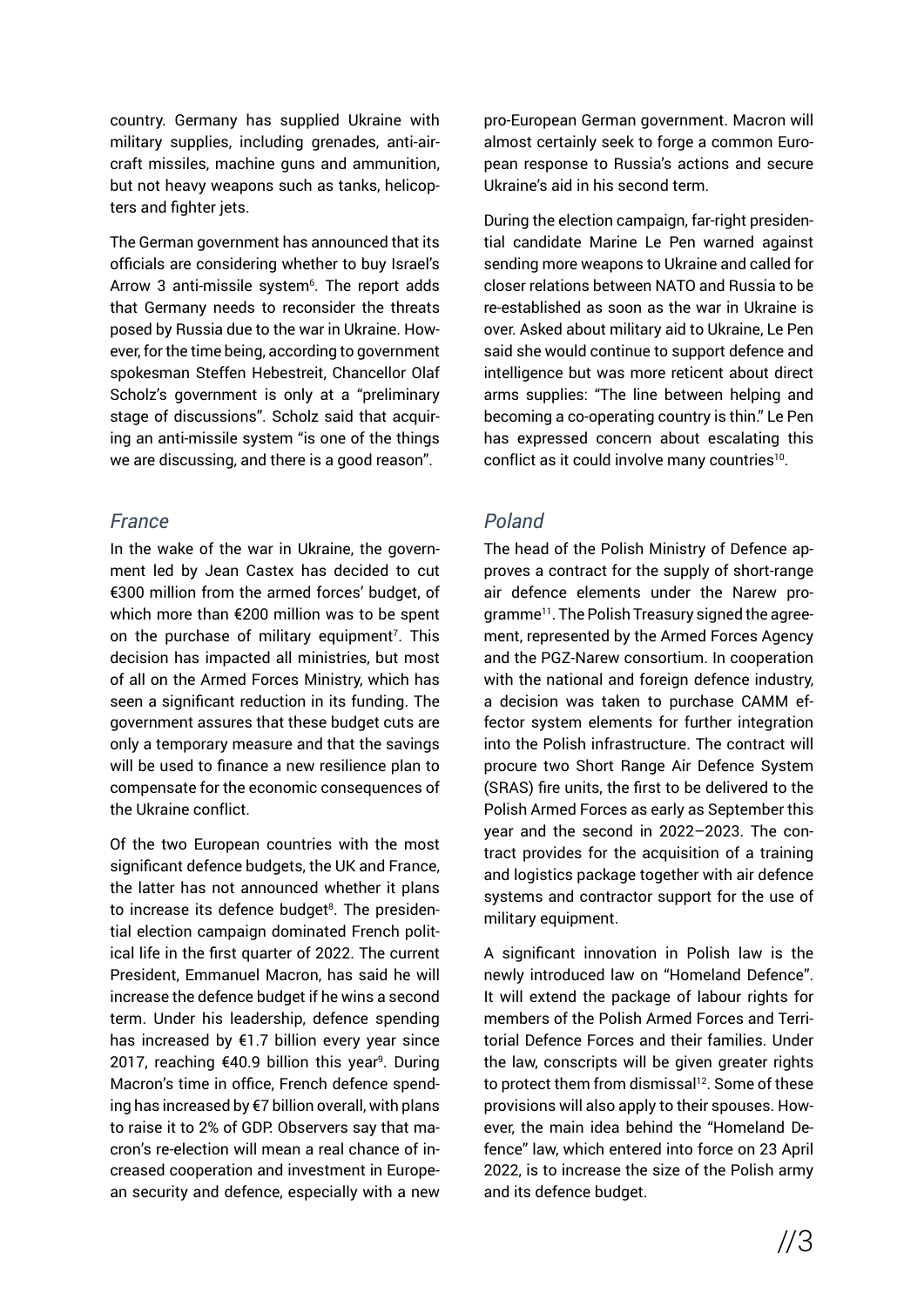More and more British troops are deployed on NATO's eastern flank, including Poland. In February this year, when Minister Mariusz Błaszczak visited London, it was decided to send another 350 British troops<sup>13</sup>. UK army engineers are also helping Polish troops guard the border with Belarus, repair damaged fences, and maintain access roads along the border. The British troops stationed in Poland are also part of the international battalion "eFP" (*Enhanced Forward Presence*). In addition, 250 US Abrams tanks are expected to arrive in Poland. This will give the Polish Armed Forces one of the largest NATO armoured heavy equipment capacities in Europe (Greece has a similar number). The Poles will have more than 1,100 tanks, but a third of them are outdated T-72s, which could reportedly be handed over to Ukraine.

According to Gazeta Prawna, the UK will temporarily deploy its most advanced mobile air defence system, Sky Sabre, to Poland to help protect NATO's eastern flank<sup>14</sup>. The Sky Sabre system, which replaced the Rapier system developed in the 1970s, only entered service with the British Army at the end of last year and has been used only to defend the Falkland Islands. The Royal Navy has successfully used a similar system for the sea for four years.

## **Attitudes towards sanctions against Russia**

#### *United Kingdom*

The UK government has announced that it will freeze the assets of Russia's largest bank and stop all planned investments in Russia<sup>15</sup>. It has also been reported that the UK will stop all coal and oil imports from Russia by 2022. London favours tougher sanctions and promises to take action against the oligarchs and Russia's strategic industries.

On 14 April 2022, a new tranche of trade sanctions against Russia was imposed. The new measures cover goods and technologies related to oil refining, quantum computing and advanced materials<sup>16</sup>. They are now prohibited from being exported, supplied or transferred to Russia, or used in Russia or by a person associated with Russia, and the provision of related technical assistance, financial and brokering services. The sanctions also cover certain luxury goods, which are currently prohibited from being exported, supplied or transferred to or used in Russia or by a person associated with Russia. The ban also applies to iron and steel products originating from Russia.

Regarding personal sanctions, the UK's Office of Financial Sanctions Implementation (OFSI) has published information on a further 206 individuals on the UK's Russia-related asset freeze list<sup>17</sup>. According to an FCO press release, the list includes 178 separatists from the Donetsk and Luhansk regions, 6 oligarchs, their close associates and employees, as well as 22 others listed under the UK's "fast track procedure" because they are subject to asset freezes imposed by the EU, the US or other allies.

#### *Germany*

The German Finance Ministry has announced that it has allocated almost €3 billion to purchase floating LNG import terminals<sup>18</sup>. This amount is earmarked for the next decade, and at least 4 LNG floating terminals will be leased or bought. After the Kremlin's military invasion of Ukraine, Germany promised to reduce its dependence on Russian natural gas. Berlin is therefore seeking to increase gas supplies from its leading exporters - Qatar, the United States and Australia. However, the country does not have import terminals to receive the gas that arrives by ships. Permanent facilities are likely to be available only in 2026, while floating terminals could be built-in ports in the North Sea or the Baltic Sea much sooner, in time for the upcoming winter season.

Germany does not yet support the European Union's ban on imports of Russian oil and does not support payments in roubles for Russian energy, Reuters reports, citing a German government spokesperson<sup>19</sup>. Mr Lindner suggested that instead of a blanket ban on all energy imports from Russia, the EU could deal separately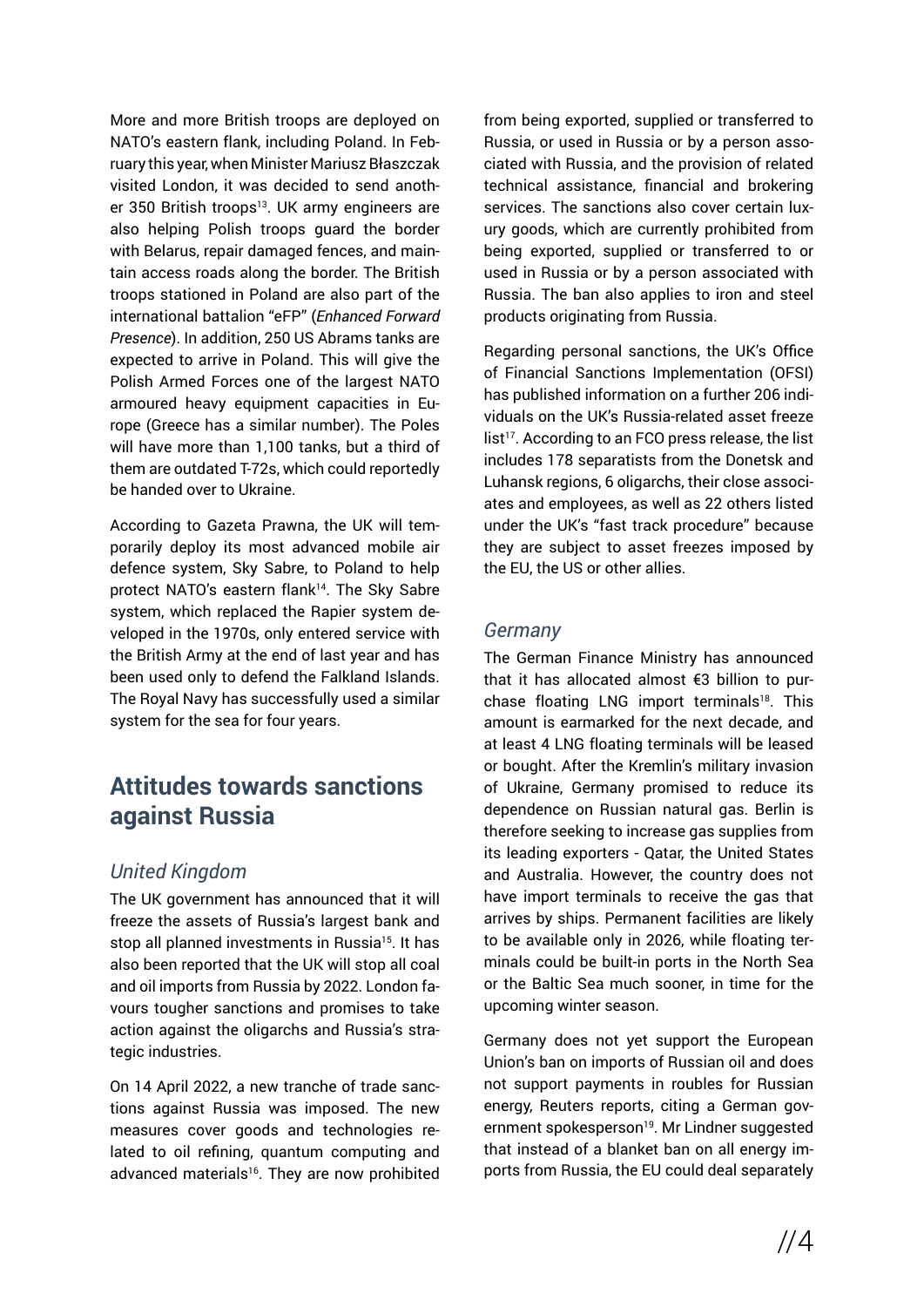with oil, coal and gas, as alternative suppliers for each fossil fuel would be found individually. The search for substitutes can proceed at its own pace, so it is not desirable to immediately abandon all energy sources purchased from the Russians. Germany's trade relations with Russia go beyond gas and oil to areas not directly related to energy. The trade covers areas "from Mercedes to cereals," to quote POLITICO. Last year, total trade with Russia amounted to €60 billion, making it the Germans' largest trading partner outside the European Union from the former Soviet bloc<sup>20</sup>. This confirms the criticism that the Western sanctions imposed since 2014 have hardly changed the trade trend between Russia and Germany.

#### *France*

France is not particularly dependent on Russian gas and oil compared to other major European economies. For example, Germany and Italy import around 40–50% of their gas from Russia, while France's share of Russian gas is only 25%. It's a leading supplier in Norway<sup>21</sup>. The French government has expressed its willingness to ban Russian oil imports, with Finance Minister Bruno Le Maire stating that France "is ready to go further and decide to ban oil imports". He added that he was "deeply convinced that the next steps and the next discussions will focus on this issue of the Russian oil ban".

Le Mer also noted that France considers that the sanctions imposed as a result of the Kremlin's war in Ukraine are damaging to the Russian economy and President Vladimir Putin himself, adding that a ban on imports of Russian oil and gas into the European Union remains an option for Paris and the EU as a whole. Especially since Macron said at the beginning of April that a new round of sanctions against Russia was needed, in his view, there are already clear indications that the Russian military is responsible for the massacre of civilians in the Ukrainian city of Bucha. "What happened in Bucha calls for a new round of sanctions and evident measures," said Macron<sup>22</sup>.

#### *Poland*

In Poland, parties with different political affiliations agree that sanctions against Russia should be more rigid<sup>23</sup>. Polish MP Radoslaw Fogiel of the Law and Justice Party pointed out that the way sanctions are applied is important. He believes it is essential to put pressure on Russia through increasingly targeted and, above all, effective sanctions. If the sanctions measures were taken jointly, both within the European Union and across Western countries, this would be the case. MEP Pavel Kowal of the Citizens' Platform said Poland should be at the forefront of the sanctions policy. Polish politicians are divided on sanctions, calling for a Russian gas and oil ban. In Kovalev's view, "this is about our security, the security of every Polish family in 2-3 years. We need to keep imposing sanctions, even if others don't want to." However, Szymon Szynkowski, deputy head of the Polish foreign ministry, said it could impose an embargo on coal from Russia, but the effect would be symbolic. The sanctions are not being set to be a "shot in the foot" but to cause severe damage to the Russian economy $24$ . This is why Poland will insist that decisions on sanctions be taken at the EU level.

The Polish Association of Entrepreneurs and Employers believes that Poland's transport sector will be able to operate without major problems without trips to Russia and Belarus. The Association believes that the EU's further package of sanctions against Russia, introduced in April and including a ban on transporting goods using Russian and Belarusian trucks, is a step in the right direction. However, the organisation sees no obstacle to the transport blockade working the other way round, i.e. preventing European, including Polish, transport companies from transporting goods to Russia and Belarus.

An important aspect is the sale of Russian arms. Although a complete halt to Russian arms sales seems impossible, Poland may propose that EU Member States open a discussion on this issue and suggest that the EU Council legal services be tasked with examining the introduction of secondary sanctions based on the US CAATSA law. PISM argues that, pending the adoption of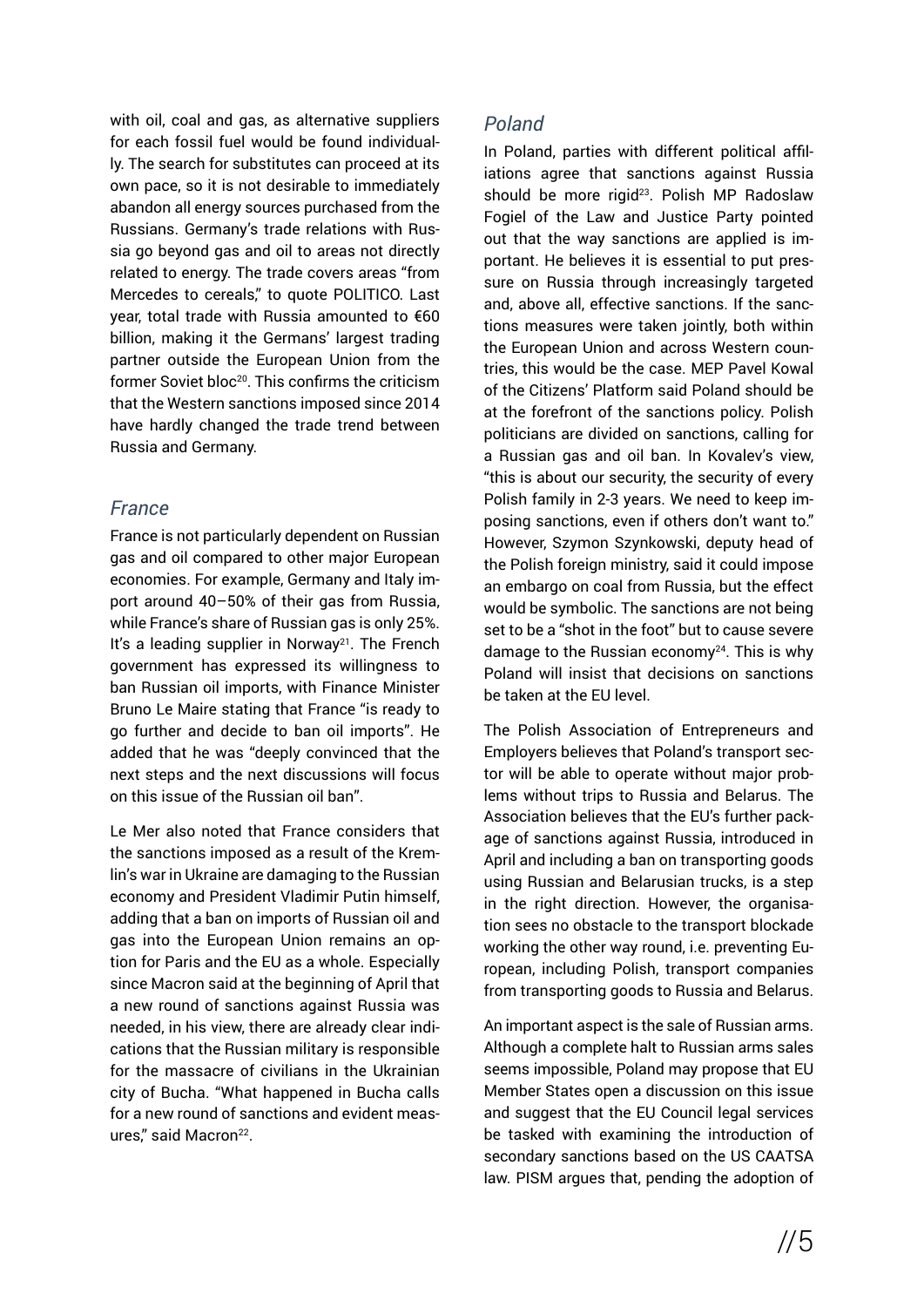these emergency measures, the EU can cooperate fully with the US in the broad implementation of US restrictions on Russian arms sales, increasing political pressure on third countries, and helping to combat smuggling.25 This action should make it more difficult for Russia to export arms to its political and economic detriment.

## **Military and political support for Ukraine**

#### *United Kingdom*

The UK will reinforce its defence assistance to Ukraine with a new £100 million aid package. The new package includes more anti-tank missiles, air defence systems, and non-lethal munitions such as helmets, body armour, and night vision goggles<sup>26</sup>. In detail, the support will consist of more than 800 NLAW anti-tank missiles, additional Javelin anti-tank systems, anti-tank munitions, and Starstreak air defence systems. The package has been developed in consultation with the Armed Forces of Ukraine to ensure that it meets their military needs. This will be in addition to the UK's previous assistance to Ukraine: £350 million in military aid and around £400 million in economic and humanitarian aid. According to the UK Treasury, London facilitates Ukraine's support in its defence capabilities through export financing of up to  $£3.5$  billion<sup>27</sup>.

British Defence Secretary Ben Wallace also revealed that Western countries had agreed to send armoured personnel carriers and long-range artillery systems to Ukraine at a special donors' conference28. Representatives from more than 35 countries, including the US, attended the meeting. Wallace, who organised the event, said that "more lethal weapons" would be sent to Ukraine but that they would not include tanks or some of the other weapons that Ukrainian President Volodymyr Zelensky had requested. He said that Ukraine needs longer-range artillery to counter Russian attacks on Ukrainian cities, including Mariupol, which is still under fire.

#### *Germany*

Germany will increase its foreign military assistance funding to €2 billion, mainly for Ukraine to help it acquire weapons<sup>29</sup>. Finance Minister Kristian Lindner announced that Germany would increase its Ertüchtigungshilfe, a financial assistance instrument to strengthen partner countries' military and security forces. He added that "the bulk of these funds will go to Ukraine". Last year, the Fund was worth €225 million. Increased foreign military aid will be included in this year's German supplementary budget.

However, German Defence Minister Christine Lambrecht has stated that she sees little prospect of supplying Ukraine with arms and equipment directly from German military stocks. To maintain Germany's defence capability, it will increasingly be necessary in future to provide Ukraine directly through the arms industry. "We are coordinating directly with Ukraine on this issue, but I have to be honest when it comes to the supply of weapons from Bundeswehr stocks, we have now reached the limit," the Minister said; "the German Armed Forces must remain capable of providing national and alliance defence."30

#### *France*

French Defence Minister Florence Parly announced that since the beginning of the conflict, France has transferred more than €100 million worth of military equipment to Ukraine and promises to continue to do so.<sup>31</sup> However, despite media enquiries, the Elysée and the Armed Forces Ministry have still not published precise data detailing arms supplies to Ukraine. As to the nature of the equipment delivered, the Ministry of the Armed Forces stated that it is "security equipment, optical equipment, weapons and ammunition and weapon systems that meet the needs of Ukraine".

There is a stark contrast with other European countries. Although France does not publish detailed information on the military aid, the daily L'Opinion reported that the total cost to France was €120 million, which included the transfer of missiles, the taking of satellite photos and the training of Ukrainian soldiers.32 This is half the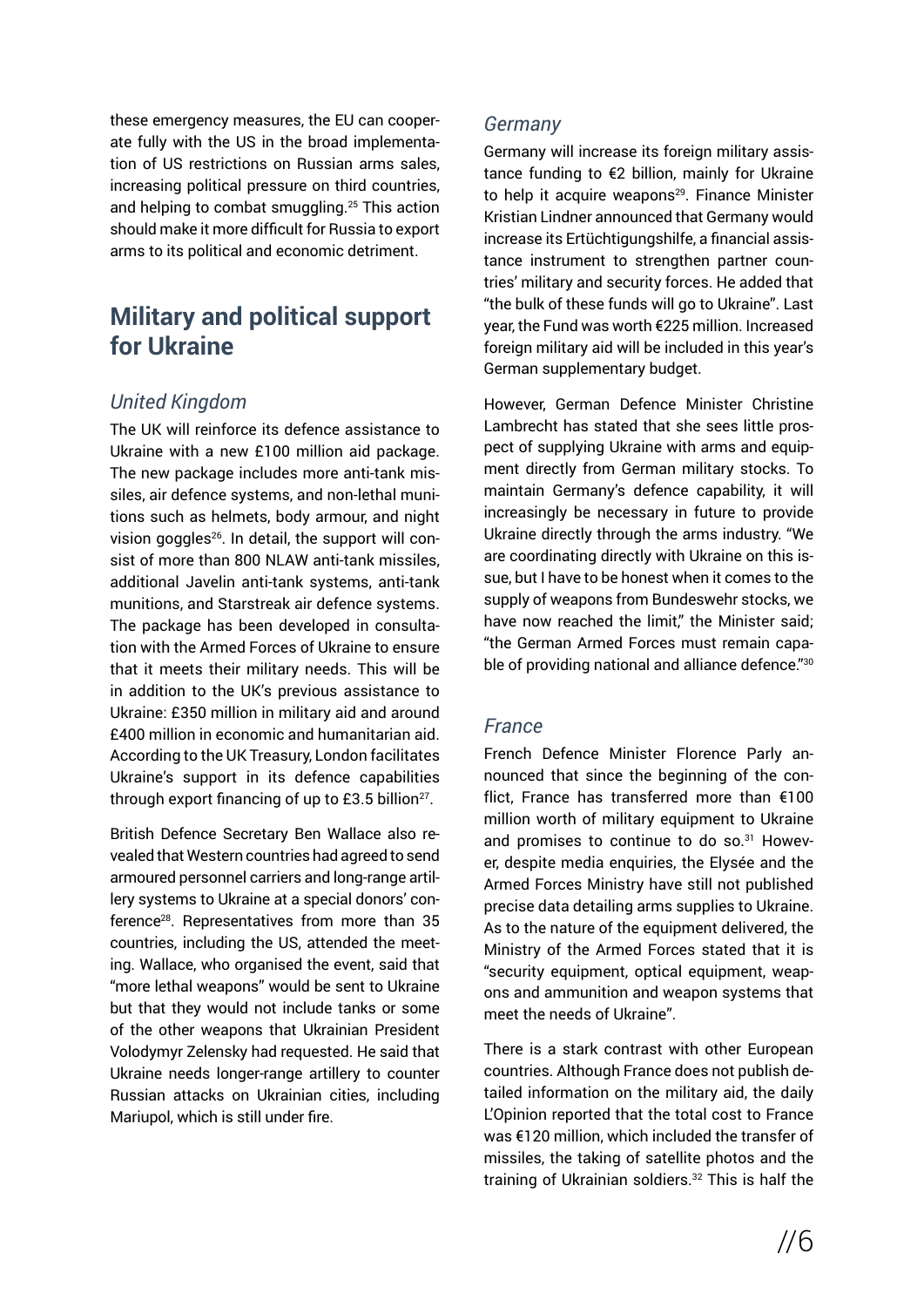amount of Estonia's \$240 million aid to Ukraine. Estonia's economy is almost 100 times smaller than France's.

### *Poland*

Together with the UK Armed Forces, the US and other international partners, Poland established the International Donor Coordination Centre in Stuttgart in April 2022.<sup>33</sup> It will coordinate each country's support for the Ukrainian Armed Forces, including the provision of aircraft. To maintain support, including humanitarian aid, even after the end of the intense military clashes in Ukraine, it is necessary to understand that Poland plays a unique role as a logistical hub in this effort.

Poland has also agreed to be one of the guarantors of a possible agreement to end the war between Russia and Ukraine. Gazeta Prawna reports that the group will also include UN Security Council members, Turkey and Germany34. This information was confirmed by Andriy Sybiha, Deputy Head of Volodymyr Zelensky's Administration. The EU-Ukraine Investigative Task Force, an initiative of Lithuania, Poland and Ukraine, also investigates war crimes and crimes against humanity $35$ .

In March, Polish Prime Minister Mateusz Morawiecki announced a 10-point plan to save Ukraine, drawn up with Slovenia and the Czech Republic36. Some of the proposals have recently been implemented. First, he said, all Russian banks should be disconnected from the SWIFT international payment system. Otherwise, the Russian economy will be able to adapt too quickly to the new conditions. Second, a common asylum policy must be implemented for Russian soldiers who refuse to serve the criminal Moscow regime. Third, it proposes a complete halt to Russian propaganda in Europe. Fourth, Morawiecki has actively proposed to block Russian ships from entering EU ports (this was decided in the Fifth Sanctions Package). Fifth, the same blockade must be imposed on road transport to and from Russia. Sixth, sanctions must be applied to the oligarchs and their entire business environment. Seventh, it proposes to suspend the issuance of visas to all Russian citizens wishing to enter the EU. Eighth, sanctions must also be imposed on all Putin's United Russia party members. The ninth point refers to a total ban on exporting technology that could be used for war against Russia. The list concludes with a proposal to exclude Russia from all international organisations.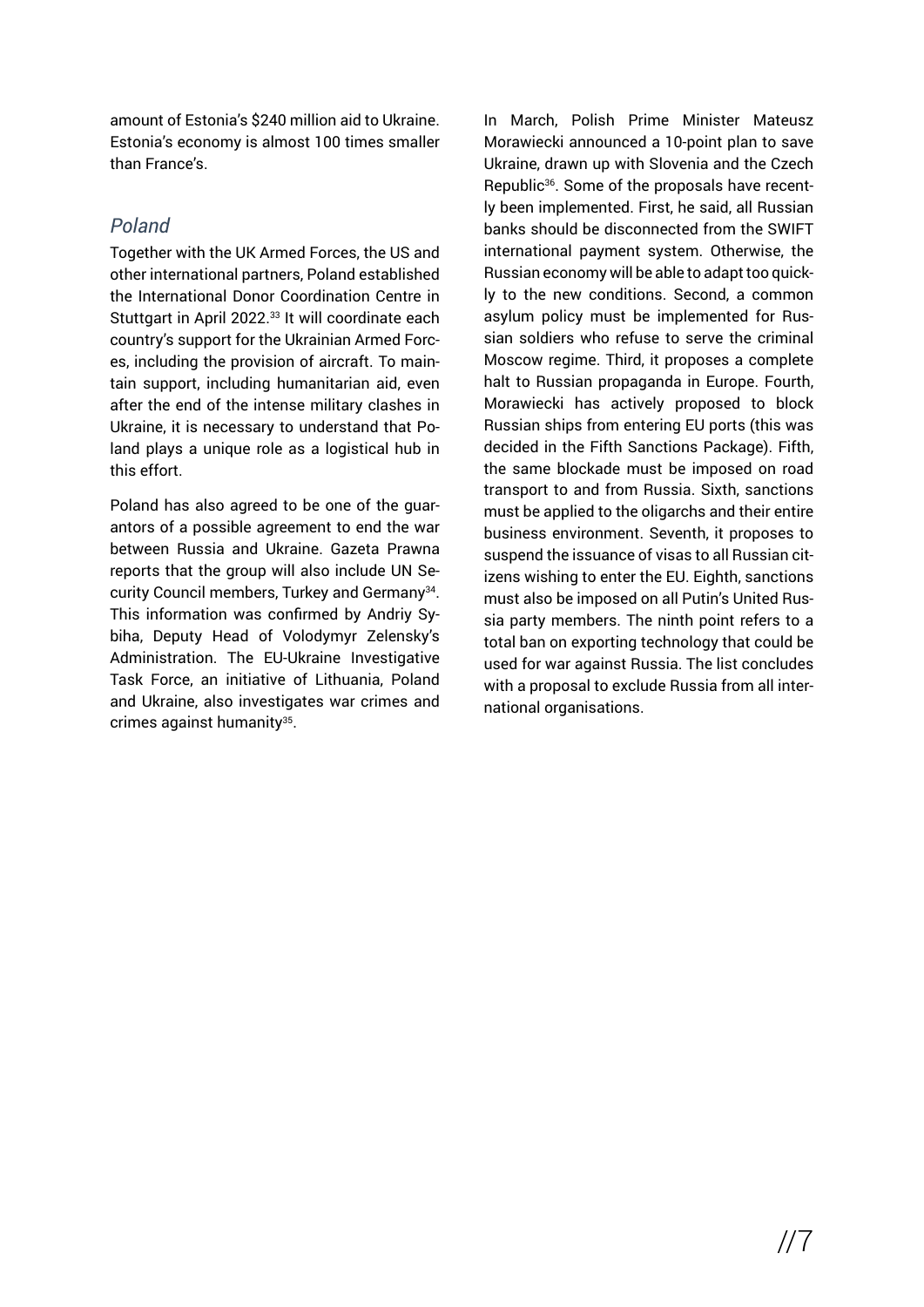## **Endnotes**

- UK government announcement, [UK imposes sweeping new sanctions to starve Putin's war machine,](https://www.gov.uk/government/news/uk-imposes-sweeping-new-sanctions-to-starve-putins-war-machine) 6 April 2022.
- <sup>2</sup> Business Insider, [US to Upgrade Its Nuclear Weapons' Facilities in UK: Biden Military Docs \(businessinsider.](https://www.businessinsider.com/us-to-upgrade-nuclear-weapons-facilities-uk-biden-military-docs-2022-4) [com\)"](https://www.businessinsider.com/us-to-upgrade-nuclear-weapons-facilities-uk-biden-military-docs-2022-4), 16 April 2022.
- UK Government announcement, [Defence Secretary announces new UK Defence Arctic Strategy in Norway](https://www.gov.uk/government/news/defence-secretary-announces-new-uk-defence-arctic-strategy-in-norway), 29 March 2022.
- The Polish Institute of International Affairs, [Changes in Germany's defence policy after the Russian aggres](https://www.pism.pl/publikacje/zmiany-w-polityce-obronnej-niemiec-po-rosyjskiej-agresji-na-ukraine)[sion against Ukraine,](https://www.pism.pl/publikacje/zmiany-w-polityce-obronnej-niemiec-po-rosyjskiej-agresji-na-ukraine) 11 April 2022.
- 5 Deutsche Welle, [Ukraine war: Germany boosts military aid budget to €2 billion as it happened,](https://www.dw.com/en/ukraine-war-germany-boosts-military-aid-budget-to-2-billion-as-it-happened/a-61483145) 15 April 2022.
- <sup>6</sup> POLITICO, [Germany debates buying Israeli missile defense system](https://www.politico.eu/article/germany-in-preliminary-discussions-to-buy-israeli-air-defense-system/), 28 March 2022.
- La Tribune, [Guerre en Ukraine: quand les budgets mondiaux de défense augmentent, la France réduit le sien",](https://www.latribune.fr/entreprises-finance/industrie/aeronautique-defense/guerre-en-ukraine-quand-les-budgets-mondiaux-de-defense-augmentent-la-france-reduit-le-sien-907062.html) [2022-03-27.](https://www.latribune.fr/entreprises-finance/industrie/aeronautique-defense/guerre-en-ukraine-quand-les-budgets-mondiaux-de-defense-augmentent-la-france-reduit-le-sien-907062.html)
- Breaking Defense, [Seven European nations have increased defense budgets in one month. Who will be next?,](https://breakingdefense.com/2022/03/seven-european-nations-have-increased-defense-budgets-in-one-month-who-will-be-next/) 22 March 2022.
- <sup>9</sup> PBS, [Here's why France's presidential election this weekend has ripple effects across the world,](https://www.pbs.org/newshour/world/heres-why-frances-presidential-election-this-weekend-has-ripple-effects-across-the-world) 08 April 2022.
- <sup>10</sup> AP News, [France's Le Pen warns against sending weapons to Ukraine](https://apnews.com/article/russia-ukraine-business-marine-le-pen-macron-moscow-d79b5ddd4fe93ebef39da900d99b22da), 13 April 2022.
- <sup>11</sup> Polish Government announcement, [NAREW wzmocni obronę polskiego nieba już w tym roku Ministerstwo](https://www.gov.pl/web/obrona-narodowa/narew-wzmocni-obrone-polskiego-nieba-juz-w-tym-roku) [Obrony Narodowej,](https://www.gov.pl/web/obrona-narodowa/narew-wzmocni-obrone-polskiego-nieba-juz-w-tym-roku) 14 April 2022.
- <sup>12</sup> Bankier.pl, [Prawo nie pozwoli zwolnić żołnierza oraz jego małżonka](https://www.bankier.pl/wiadomosc/Prawo-nie-pozwoli-zwolnic-zolnierza-oraz-jego-malzonka-8318139.html), 16 April 2022.
- <sup>13</sup> Polish Government announcement, [Polsko-brytyjska współpraca wojskowa wzmacnia wschodnią flankę](https://www.gov.pl/web/obrona-narodowa/polsko-brytyjska-wspolpraca-wojskowa-wzmacnia-wschodnia-flanke-nato) [NATO - Ministerstwo Obrony Narodowej](https://www.gov.pl/web/obrona-narodowa/polsko-brytyjska-wspolpraca-wojskowa-wzmacnia-wschodnia-flanke-nato), 17 March 2022.
- 14 Gazeta Prawna, [Wielka Brytania wyśle do Polski system obrony przeciwlotniczej Sky Sabre](https://www.gazetaprawna.pl/wiadomosci/kraj/artykuly/8364728,system-obrony-przeciwlotniczej-sky-sabre-w-polsce.html)", 23 February 2022.
- <sup>15</sup> UK government announcement, *UK imposes sweeping new sanctions to starve Putin's war machine*, 6 April 2022.
- <sup>16</sup> UK Government announcement, [NTE 2022/14: introduction of additional sanctions against Russia](https://www.gov.uk/government/publications/notice-to-exporters-202214-additional-sanctions-against-russia/nte-202214-introduction-of-additional-sanctions-against-russia), 14 April 2022.
- <sup>17</sup> Lexology, [Sanctions tracker latest developments in UK and EU sanctions against Russia,](https://www.lexology.com/library/detail.aspx?g=ebd7f0be-b2d2-4ada-a30b-ba744c3b6b42) 13 April 2022.
- <sup>18</sup> Deutsche Welle, Ukraine war: Germany boosts military aid budget to €2 billion as it happened, 15 April 2022.
- <sup>19</sup> Reuters, [Germany rejects EU oil embargo on Russia at the moment](https://www.reuters.com/business/energy/germany-rejects-eu-oil-embargo-russia-moment-2022-04-13/), 13 April 2022.
- <sup>20</sup> POLITICO, How Germany Inc. played Russian roulette  $-$  and lost, 13 April 2022.
- <sup>21</sup> Euronews, Ukraine war. Where does each EU country stand on cutting off Russian oil and gas?, 22 April 2022.
- <sup>22</sup> Reuters, [Bucha killings demand new sanctions on Russia, Macron says](https://www.reuters.com/world/europe/french-president-macron-new-sanctions-russia-needed-after-killings-ukraines-2022-04-04/), 4 April 2022.
- <sup>23</sup> Polskie Radio, [Polscy politycy o sankcjach na Rosję: muszą być silne i zdecydowane](https://www.polskieradio.pl/399/7975/Artykul/2940629,Polscy-politycy-o-sankcjach-na-Rosje-musza-byc-silne-i-zdecydowane), 16 April 2022.
- <sup>24</sup> Gazeta Prawna, [Dlaczego Polska nie wprowadzi embarga na węgiel z Rosji?](https://www.gazetaprawna.pl/wiadomosci/kraj/artykuly/8385448,embargo-na-wegiel-z-rosji-wiceszef-msz-szynkowski-vel-sek.html) [Wiceszef MSZ:](https://www.gazetaprawna.pl/wiadomosci/kraj/artykuly/8385448,embargo-na-wegiel-z-rosji-wiceszef-msz-szynkowski-vel-sek.html) [Nie jesteśmy](https://www.gazetaprawna.pl/wiadomosci/kraj/artykuly/8385448,embargo-na-wegiel-z-rosji-wiceszef-msz-szynkowski-vel-sek.html) [zainteresowani strzałami na wiwat](https://www.gazetaprawna.pl/wiadomosci/kraj/artykuly/8385448,embargo-na-wegiel-z-rosji-wiceszef-msz-szynkowski-vel-sek.html), 23 March 2022.
- <sup>25</sup> The Polish Institute of International Affairs, [Możliwości UE w zakresie ograniczenia eksportu uzbrojenia przez](https://www.pism.pl/publikacje/mozliwosci-ue-w-zakresie-ograniczenia-eksportu-uzbrojenia-przez-rosje) [Rosję](https://www.pism.pl/publikacje/mozliwosci-ue-w-zakresie-ograniczenia-eksportu-uzbrojenia-przez-rosje), 13 April 2022.
- <sup>26</sup> UK Government announcement, [UK to bolster defensive aid to Ukraine with new £100m package,](https://www.gov.uk/government/news/uk-to-bolster-defensive-aid-to-ukraine-with-new-100m-package) 8 April 2022.
- <sup>27</sup> Defense News, [British budget outlook touts weapon deliveries for Ukraine's defense,](https://www.defensenews.com/global/europe/2022/03/23/british-budget-outlook-touts-weapon-deliveries-for-ukraines-defense/) 23 March 2022.